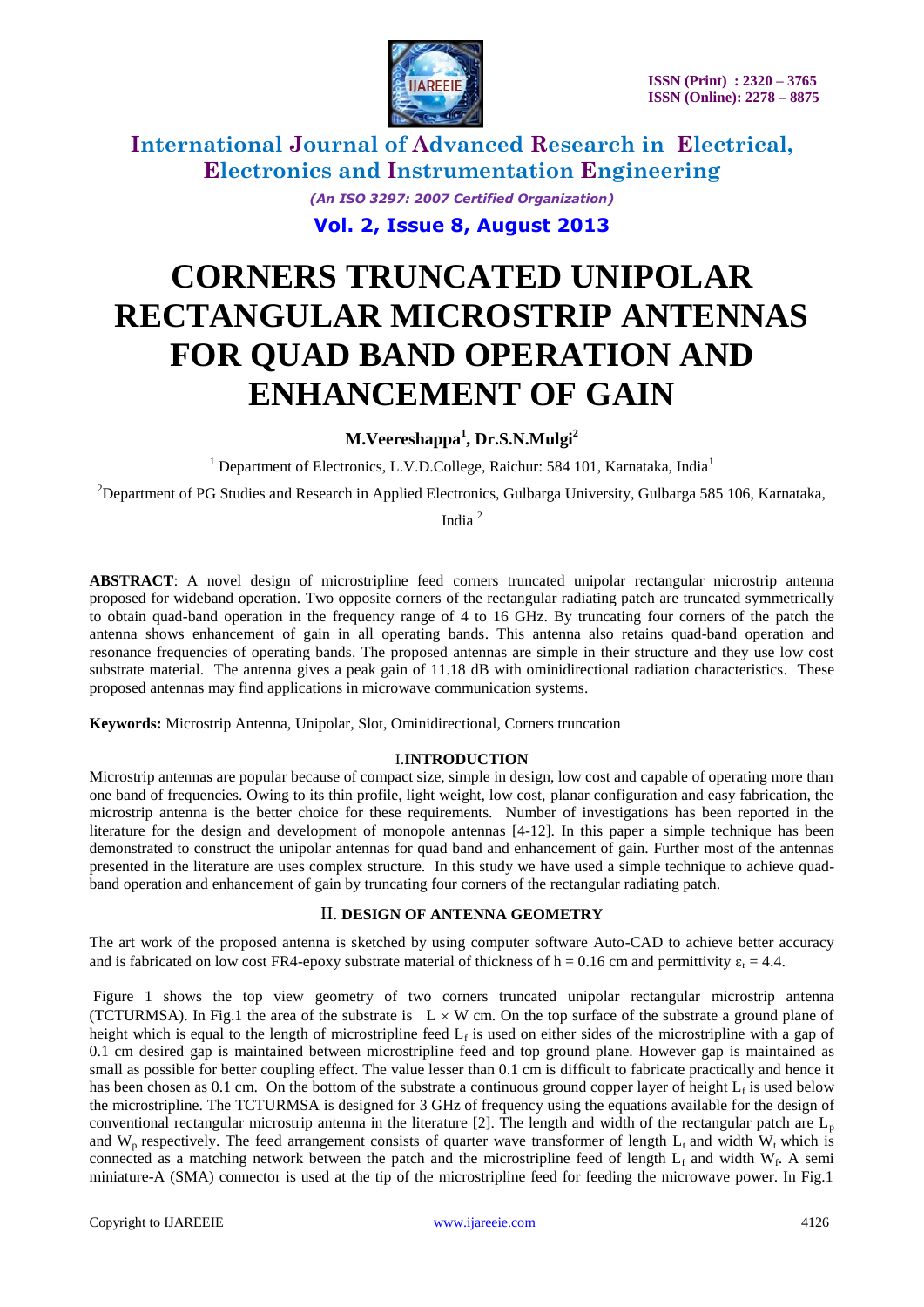

*(An ISO 3297: 2007 Certified Organization)*

### **Vol. 2, Issue 8, August 2013**

two opposite corners of the radiating patch are truncated symmetrically with vertical and horizontal lengths X and Y. The values of X and Y are taken in terms of  $\lambda_0$  and these are equal to  $\lambda$ /50 and  $\lambda$ /12.34 respectively.



Fig. 1 Top view geometry of TCTURMSA

Figure 2 shows the geometry of four corners truncated unipolar rectangular microstrip antenna (FCTURMSA). In this figure four corners of the rectangular radiating patch are truncated symmetrically with vertical and horizontal lengths of X and Y. The values of X, Y and the other geometry of Fig. 2 remain same as that of Fig.1. The design parameters of the proposed antenna is shown in Table 1



Fig. 2 Top view geometry of FCTURMSA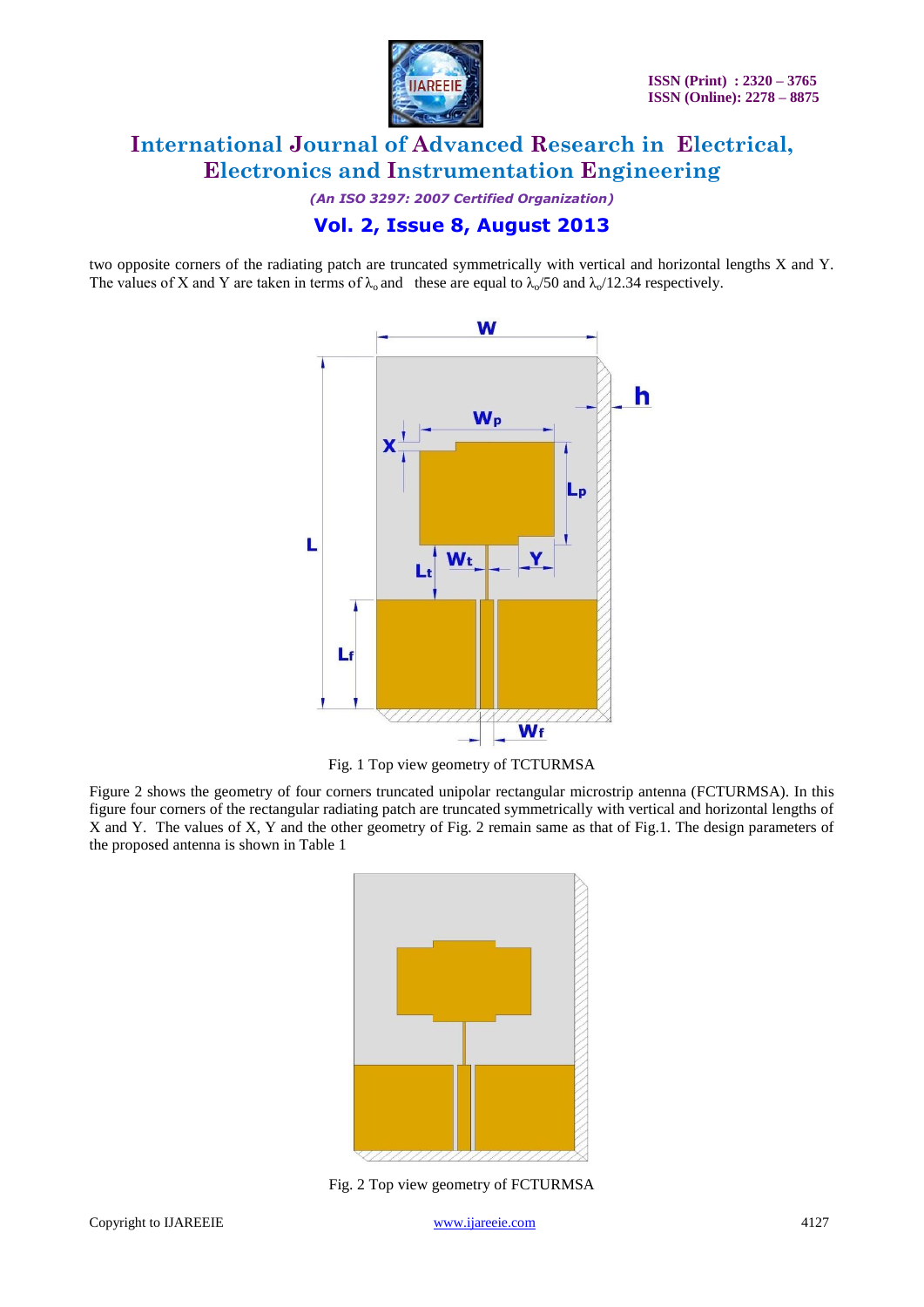

*(An ISO 3297: 2007 Certified Organization)*

### **Vol. 2, Issue 8, August 2013**

|               |     |     |                       |         |      | _____ |      | ______ |           |           |
|---------------|-----|-----|-----------------------|---------|------|-------|------|--------|-----------|-----------|
| Antenna       |     | W   | <b>L</b> <sub>n</sub> | $W_{p}$ |      | $W_f$ |      | $W_t$  | $\Lambda$ |           |
| parameter     |     |     |                       |         |      |       |      |        |           |           |
| Dimensions in | 8.0 | 5.0 | 2.34                  | 3.04    | 2.48 | 0.3   | 1.24 | 0.05   | 0.2       | $_{0.81}$ |
| cm            |     |     |                       |         |      |       |      |        |           |           |

### **TABLE 1 DESIGN PARAMETERS OF PROPOSED ANTENNA**

### III. **EXPERIMENTAL RESULTS**

The antenna bandwidth over return loss less than -10 dB is simulated using HFSS simulating software and then tested experimentally on Vector Network Analyzer (Rohde & Schwarz, Germany make ZVK model 1127.8651). The variation of return loss verses frequency of TCTURMSA is as shown in Fig. 3. From this graph the experimental bandwidth (BW) is calculated using the equations,<br> $BW = \left[ \frac{f_2 - f_1}{g} \right] \times 100\%$  (1) bandwidth (BW) is calculated using the equations,

3W) is calculated using the equations,  
\n
$$
BW = \left[\frac{f_2 - f_1}{f_c}\right] \times 100\%
$$
\n(1)

were,  $f_1$  and  $f_2$  are the lower and upper cut of frequencies of the band respectively when its return loss reaches – 10 dB and  $f_c$  is the centre frequency of the operating band. The variation of return loss verses frequency of TCTURMSA is as shown in Fig. 3. From this figure it is seen that, the antenna operates for four bands of frequencies  $BW_1$  to  $BW_4$ . The magnitude of these operating bands measured at  $BW_1$  to  $BW_4$  is found to be 90 MHz (1.90 %), 540 GHz (7.27 %), 1.71 GHz (18.65 %) and 2.74 GHz (41.32 %) respectively.

The resonant mode  $f_1$  at 4.76 GHz is due to the fundamental resonant frequency of the patch and others modes  $f_2$  and  $f_3$  are due to the novel geometry of TCTURMSA. The multi mode response obtained is due to different surface currents on the patch. The fundamental resonant frequency mode  $f_1$  shifts from 3 GHz designed frequency to 4.76 GHz due to the coupling effect of microstripline feed and top ground plane of TCTURMSA. The simulated results of TCTURMSA is also shown in Fig. 3. The experimental and simulated results are in close agreement from  $BW_2$  to  $BW_4$ .



Fig**.** 3 Variation of return loss versus frequency of TCTURMSA

.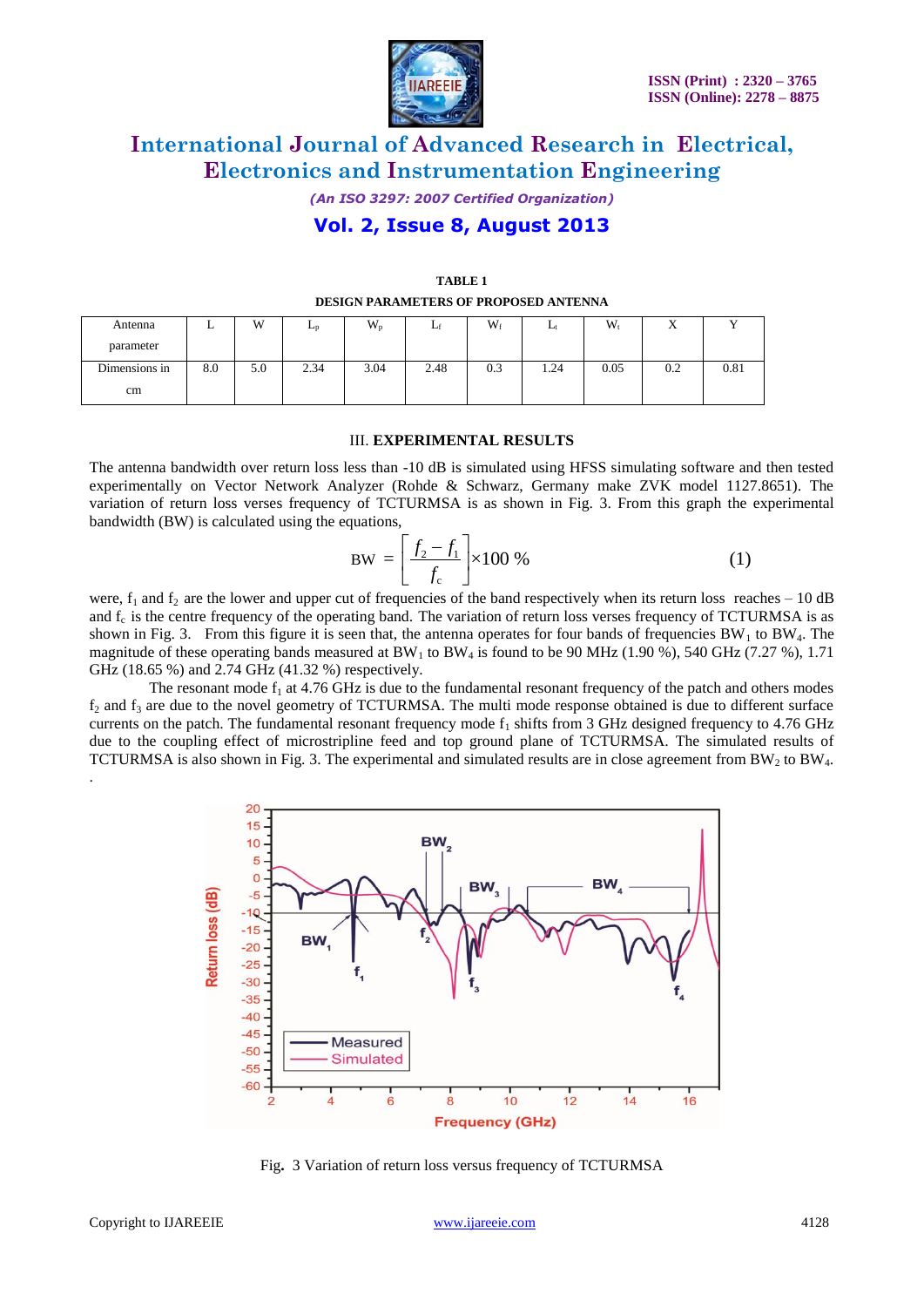

*(An ISO 3297: 2007 Certified Organization)*

### **Vol. 2, Issue 8, August 2013**

The variation of return loss verses frequency of FCTURMSA is as shown in Fig. 4. From this figure it is seen that, the antenna operates for four bands of frequencies BW<sub>5</sub> to BW<sub>8</sub>. The magnitude of these operating bands measured at BW<sub>5</sub> to BW<sub>8</sub> is found to be 150 MHz (3.12 %), 330 GHz (4.51 %), 1.66 GHz (18.16 %) and 2.76 GHz (41.84 %) respectively. The resonating modes  $f_5$ ,  $f_6$ ,  $f_7$  and  $f_8$  remain same when compared to  $f_1$ ,  $f_2$ ,  $f_3$  and  $f_4$  of Fig.3 of TCTURMSA. The highest impedance bandwidth of FCTURMSA is found at  $BW_8$  which is equal to 41.86 with minimum return loss of -32.97 dB. The simulated results of FCTURMSA is also shown in Fig. 4. The experimental and simulated results are in close agreement from  $BW_6$  to  $BW_8$ .



Fig. 4 Variation of return loss versus frequency of MHCRMA

The gain of the TCTURMSA and FCTURMSA is measured by absolute gain method. The power transmitted  ${}^{c}P_{t}$  by pyramidal horn antenna and power received "Pr" by antenna under test (AUT) are measured independently. With the

Pyrational from antenna and power received 
$$
T_r
$$
 by antenna under test (AO T) are measured independently.  
\nhelp of these experimental data, the gain (G) dB of AUT is calculated by using the formula,  
\n(G) dB=10 log  $\left(\frac{P_r}{P_t}\right)$  - (G<sub>t</sub>) dB - 20log  $\left(\frac{\lambda_0}{4\pi R}\right)$  dB (2)

where,  $G_t$  is the gain of the pyramidal horn antenna and R is the distance between the transmitting antenna and the AUT. Using equation (2). The maximum gain of proposed antennas measured in their operating bands  $BW<sub>1</sub>$  to BW<sub>8</sub> is tabulated in Table 2. From this table it evident that, the FCTURMSA is capable of giving lager gains in all operating bands when compared to the gain of TCTURMSA

| Table 2                                          |                                |                                |  |  |  |  |  |  |
|--------------------------------------------------|--------------------------------|--------------------------------|--|--|--|--|--|--|
| Measured gains of antennas TCTURMSA and FCTURMSA |                                |                                |  |  |  |  |  |  |
| Frequencies in GHz                               | Gain of antenna TCTURMSA in dB | Gain of antenna FCTURMSA in dB |  |  |  |  |  |  |
| 4.76 GHz                                         | 9.70                           | 11.18                          |  |  |  |  |  |  |
| 7.32 GHz                                         | 6.39                           | 6.73                           |  |  |  |  |  |  |
| 8.63 GHz                                         | 8.46                           | 8.85                           |  |  |  |  |  |  |
| 15.40 GHz                                        | 5.95                           | 6.27                           |  |  |  |  |  |  |

Copyright to IJAREEIE [www.ijareeie.com](http://www.ijareeie.com/) 4129 The co-polar and cross-polar radiation pattern of TCTURMSA and FCTURMSA are measured at 4.76 GHz. The typical radiation patterns measured at 4.76 GHz are shown in Fig 5 to 6 respectively. The obtained patterns are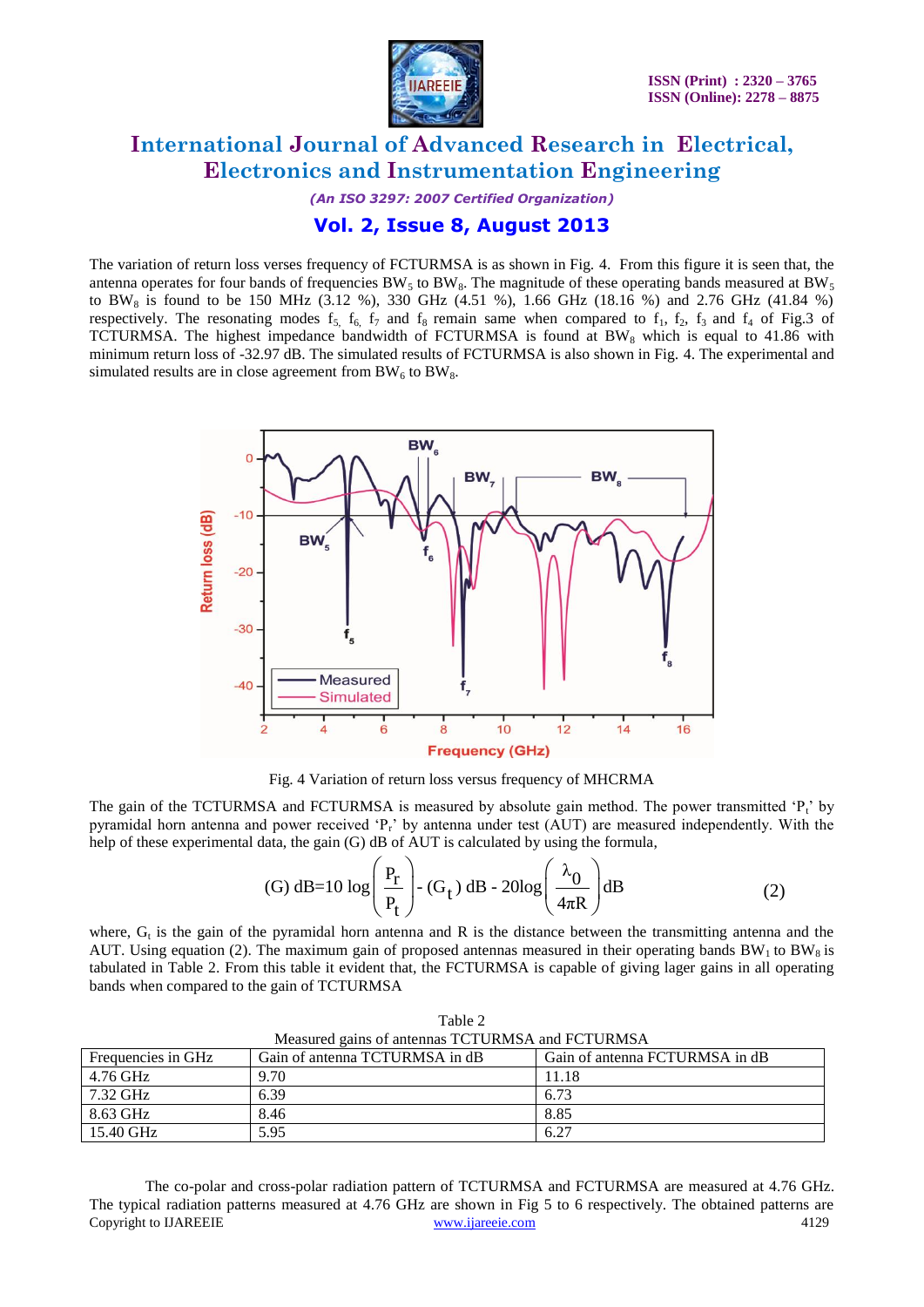

*(An ISO 3297: 2007 Certified Organization)*

# **Vol. 2, Issue 8, August 2013**

ominidirectional in nature. The cross-polar power levels of proposed antennas are -4.69 and −5.72 dB respectively. The cross-polar power levels are down compared to co-polar power level.



Fig. 5 Typical radiation pattern of TCTURMSA measured at 4.76 GHz



Fig. 6 Typical radiation pattern FCTURMSA measured at 4.76 GHz